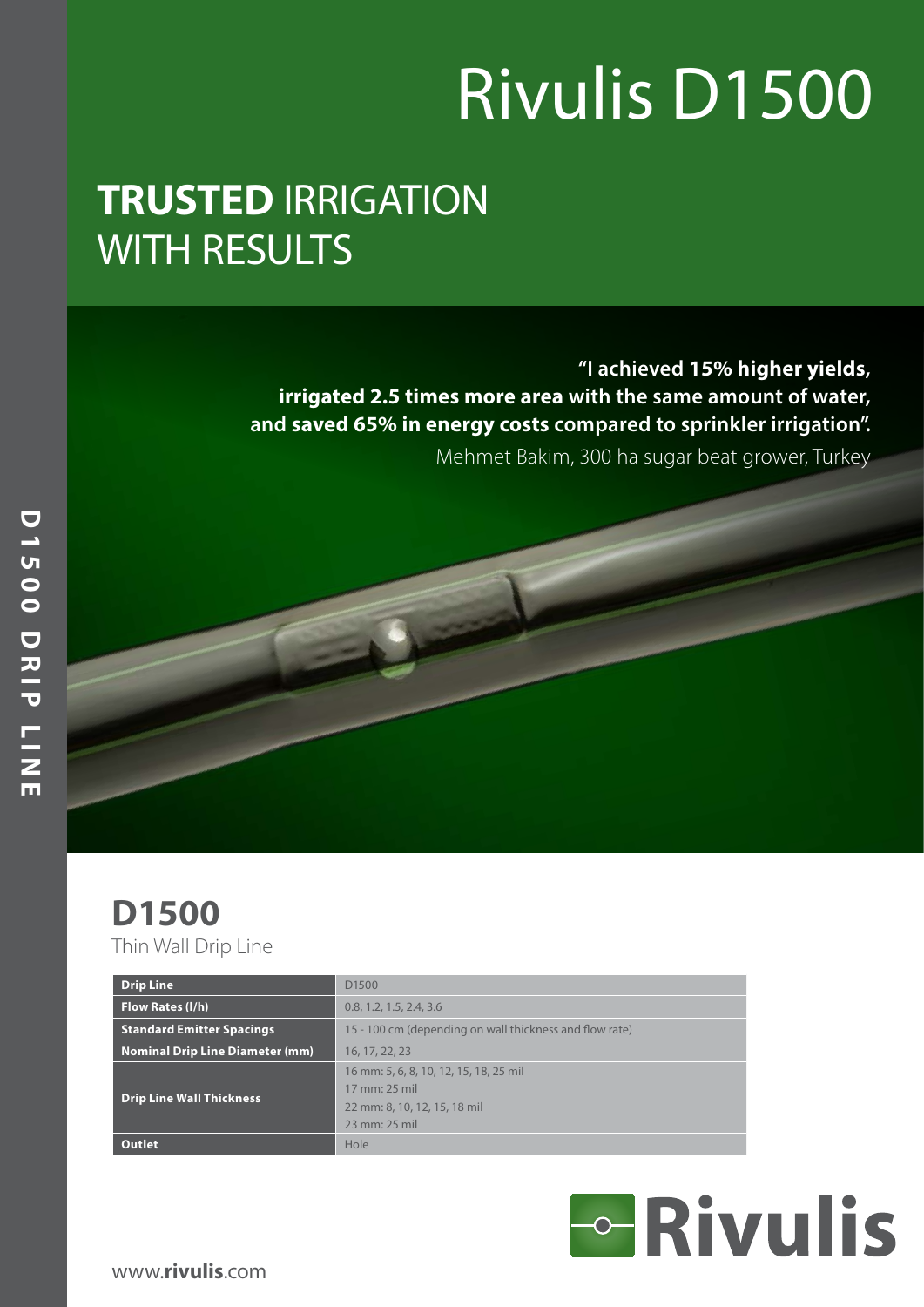#### **TRUSTED**: OUTSTANDING CLOGGING RESISTANCE

### **INLET FILTERS**

Rivulis D1500 features one of the largest inlet filters for flat drip emitters on the market. The additional filtration area provides outstanding protection against clogging.



## **LABYRINTH**

Regardless of how good an emitter's inlet filters are, inevitably some particles will enter the labyrinth. When this occurs, it is important to have a large cross section (width x height) so the particles can pass easily and not clog the emitter.

Once again, Rivulis D1500 design has one of the largest labyrinth cross sections on the market.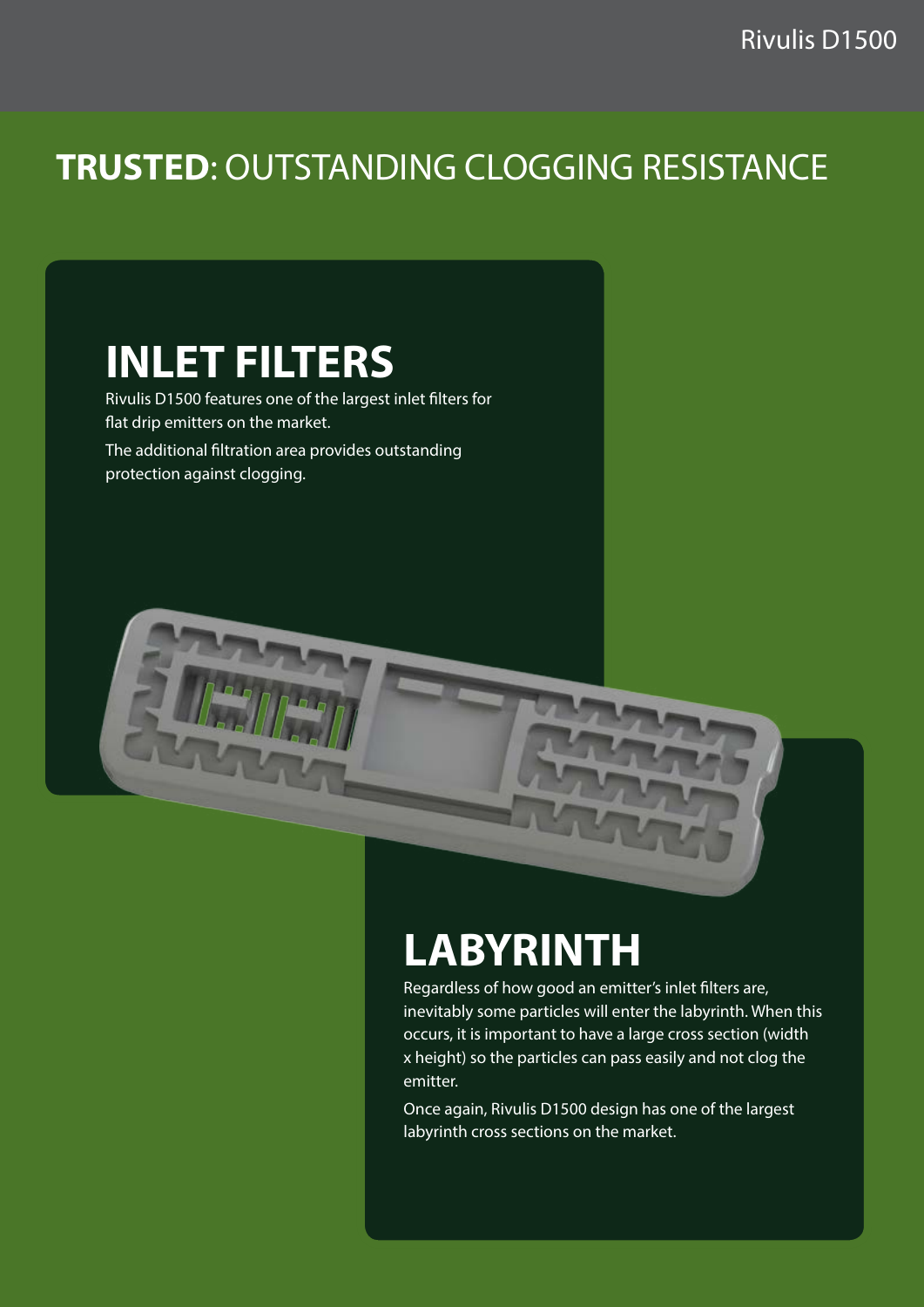#### D1500 Technical Data | 16 & 17 mm

| Nominal  | Wall      | Internal | Outside | Nominal                 | Maximum               | Roll                                                          | Maximum Run Length (10% FV) x<br>spacing between Emitters (cm) |          |           |     |     |     |           |            |
|----------|-----------|----------|---------|-------------------------|-----------------------|---------------------------------------------------------------|----------------------------------------------------------------|----------|-----------|-----|-----|-----|-----------|------------|
| Ø        | Thickness | Ø        | Ø       | Flow Rate<br>at 1.0 bar | Operating<br>Pressure | Length<br>(according                                          |                                                                |          |           |     |     |     |           |            |
|          |           |          |         | pressure                |                       | to emitter<br>spacing)                                        | 15                                                             | 20       | 25        | 30  | 40  | 50  | 60        | 75         |
| (mm)     | (mil)     | (mm)     | (mm)    | (I/h)                   | (bar)                 | (m)                                                           | (m)                                                            | (m)      | (m)       | (m) | (m) | (m) | (m)       | (m)        |
| 16       |           |          |         | 0.8                     |                       |                                                               | 98                                                             | 121      | 142       | 161 | 197 | 230 | 260       | 302        |
| 16       |           |          |         | 1.2                     | 0.8                   | 2700 (15 cm)                                                  | 74                                                             | 91       | 108       | 122 | 149 | 174 | 197       | 229        |
| 16       | 5         | 16.1     | 16.37   | 1.5                     |                       | 2800 (20 cm)<br>2900 (25 cm)                                  | 64                                                             | 79       | 93        | 106 | 129 | 151 | 170       | 198        |
| 16       |           |          |         | 2.4                     |                       | 3000 (≥30 cm)                                                 | 49                                                             | 60       | 70        | 80  | 98  | 114 | 128       | 149        |
| 16       |           |          |         | 3.6                     |                       |                                                               | 35                                                             | 44       | 52        | 58  | 72  | 84  | 95        | 110        |
| 16       |           |          |         | 0.8                     |                       | 2300 (15 cm)                                                  | 98                                                             | 122      | 143       | 162 | 198 | 232 | 262       | 305        |
| 16       |           |          |         | 1.2                     |                       |                                                               | 74                                                             | 91       | 108       | 122 | 149 | 174 | 197       | 229        |
| 16       | 6         | 16.1     | 16.40   | 1.5                     | 1.0                   | 2400 (20 cm)<br>2500 (25 cm)                                  | 64                                                             | 79       | 93        | 106 | 129 | 151 | 170       | 198        |
| 16       |           |          |         | 2.4                     |                       | 2600 (≥30 cm)                                                 | 49                                                             | 60       | 71        | 80  | 98  | 114 | 129       | 150        |
| 16       |           |          |         | 3.6                     |                       |                                                               | 36                                                             | 44       | 52        | 59  | 72  | 84  | 95        | 111        |
| 16       |           |          | 16.50   | 0.8                     | 1.2                   | 2200 (15 cm)<br>2300 (20 cm)<br>2400 (25 cm)<br>2500 (≥30 cm) | 100                                                            | 124      | 146       | 166 | 203 | 237 | 268       | 311        |
| 16       |           |          |         | 1.2                     |                       |                                                               | 76                                                             | 94       | 110       | 125 | 153 | 179 | 202       | 236        |
| 16       | 8         | 16.1     |         | 1.5                     |                       |                                                               | 64                                                             | 79       | 93        | 106 | 129 | 151 | 170       | 198        |
| 16       |           |          |         | 2.4                     |                       |                                                               | 51                                                             | 62       | 73        | 83  | 101 | 118 | 133       | 155        |
| 16       |           |          |         | 3.6                     |                       |                                                               | 36                                                             | 44       | 52        | 59  | 72  | 85  | 95        | 111        |
| 16       |           |          |         | 0.8                     |                       | 1800 (15 cm)<br>2000 (20 cm)                                  | 101                                                            | 125      | 147       | 167 | 204 | 238 | 269       | 313        |
| 16       |           |          |         | 1.2                     |                       |                                                               | 76                                                             | 94       | 110       | 125 | 153 | 179 | 202       | 236        |
| 16       | 10        | 16.1     | 16.60   | 1.5                     | 1.4                   | 2100 (25 cm)                                                  | 64                                                             | 79       | 93        | 106 | 129 | 151 | 170       | 198        |
| 16       |           |          |         | 2.4                     |                       | 2300 (≥30 cm)                                                 | 51                                                             | 62       | 73        | 83  | 102 | 119 | 134       | 155        |
| 16       |           |          |         | 3.6                     |                       |                                                               | 36                                                             | 44       | 52        | 59  | 72  | 85  | 96        | 112        |
| 16       |           |          |         | 0.8                     |                       | 1300 (15 cm)<br>1400 (20 cm)                                  | 101                                                            | 125      | 147       | 167 | 204 | 238 | 269       | 314        |
| 16       |           |          |         | 1.2                     |                       |                                                               | 76                                                             | 94       | 110       | 125 | 153 | 179 | 202       | 236        |
| 16       | 12        | 16.1     | 16.70   | 1.5                     | 1.5                   | 1500 (25 cm)                                                  | 67                                                             | 83       | 97        | 110 | 135 | 157 | 178       | 207        |
| 16       |           |          |         | 2.4                     |                       | 1700 (≥30 cm)                                                 | 51                                                             | 63       | 73        | 83  | 102 | 119 | 134       | 156        |
| 16       |           |          |         | 3.6                     |                       |                                                               | 36                                                             | 44       | 52        | 59  | 73  | 85  | 96        | 112        |
| 16       |           | 16.1     | 16.85   | 0.8                     | 1.8                   | 1050 (15 cm)<br>1150 (20 cm)<br>1200 (25 cm)<br>1300 (≥30 cm) | 101                                                            | 125      | 148       | 168 | 205 | 240 | 271       | 315        |
| 16       |           |          |         | 1.2                     |                       |                                                               | 76                                                             | 94       | 110       | 125 | 153 | 179 | 202       | 236        |
| 16       | 15        |          |         | 1.5                     |                       |                                                               | 67                                                             | 83       | 97        | 110 | 135 | 157 | 178       | 207        |
| 16       |           |          |         | 2.4                     |                       |                                                               | 51                                                             | 63       | 74        | 84  | 102 | 119 | 134       | 157        |
| 16       |           |          |         | 3.6                     |                       |                                                               | 36                                                             | 45       | 52        | 60  | 73  | 85  | 97        | 113        |
| 16       |           |          |         | 0.8                     |                       |                                                               | 102                                                            | 126      | 148       | 168 | 206 | 240 | 272       | 316        |
| 16       |           |          |         | 1.2                     |                       | 800 (15 cm)<br>900 (20 cm)                                    | 76                                                             | 94       | 110       | 125 | 153 | 179 | 202       | 236        |
| 16       | 18        | 16.1     | 17.00   | 1.5                     | 2.0                   | 950 (25 cm)                                                   | 67                                                             | 83       | 97        | 110 | 135 | 157 | 178       | 207        |
| 16       |           |          |         | 2.4                     |                       | 1000 (≥30 cm)                                                 | 51                                                             | 63       | 74        | 84  | 102 | 119 | 135       | 157        |
| 16       |           |          |         | 3.6                     |                       |                                                               | 36                                                             | 45       | 53        | 60  | 73  | 86  | 97        | 113        |
| 16       |           |          |         | 0.8                     |                       | 700 (15 cm)<br>750 (20 cm)                                    | 88                                                             | 109      | 128       | 145 | 177 | 206 | 233       | 272        |
| 16       |           |          |         | 1.2                     |                       |                                                               | 62                                                             | 76       | 90        | 102 | 124 | 145 | 164       | 191        |
| 16       | 25        | 14.2     | 15.48   | 1.5                     | 2.5                   | 800 (25 cm)                                                   | 52                                                             | 64       | 76        | 86  | 105 | 122 | 138       | 161        |
| 16       |           |          |         | 2.4                     |                       | 850 (≥30 cm)                                                  | 42                                                             | 51       | 60        | 68  | 84  | 97  | 110       | 128        |
| 16       |           |          |         | 3.6                     |                       |                                                               | 31                                                             | 39       | 45        | 52  | 63  | 74  | 83        | 97         |
| 17       |           |          |         | 0.8                     |                       | 700 (15 cm)                                                   | 101                                                            | 124      | 146       | 167 | 204 | 238 | 269       | 314        |
| 17<br>17 |           |          | 17.38   | 1.2                     |                       | 750 (20 cm)                                                   | 76<br>64                                                       | 94<br>79 | 110<br>93 | 125 | 153 | 179 | 202       | 236<br>198 |
|          | 25        | 16.1     |         | 1.5                     | 2.5                   | 800 (25 cm)                                                   |                                                                |          |           | 106 | 129 | 151 | 170       |            |
| 17       |           |          |         | 2.4                     |                       | 850 (≥30 cm)                                                  | 51                                                             | 63       | 74        | 84  | 103 | 120 | 136<br>97 | 158        |
| 17       |           |          |         | 3.6                     |                       |                                                               | 36                                                             | 45       | 53        | 60  | 74  | 86  |           | 113        |